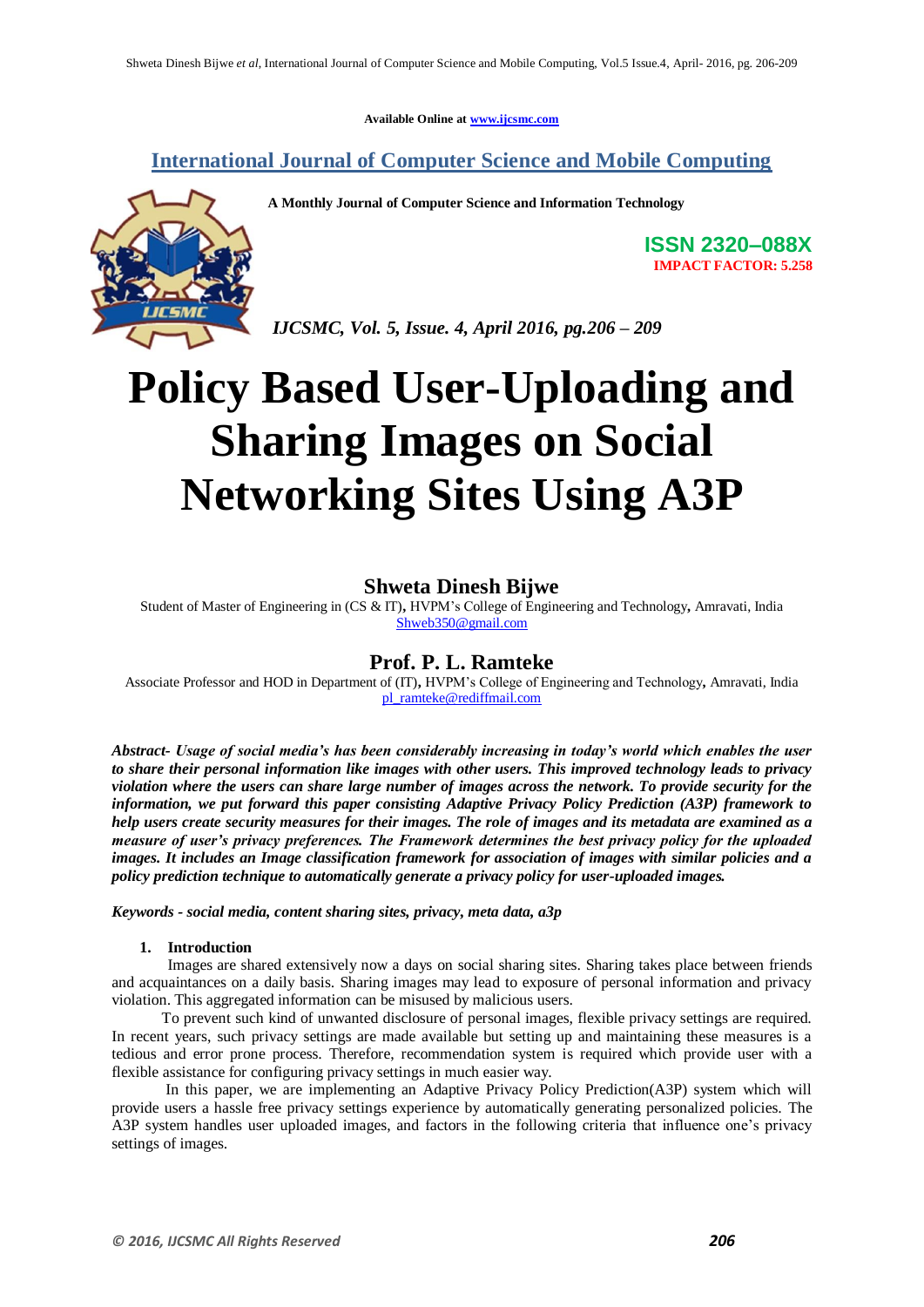#### **2. LITERATURE SURVEY**

 Some previous systems shows different studies on automatically assign the privacy settings.One such system which Bonneau et al. [4] proposed shows the concept of privacy suites. The privacy 'suites' recommends the user"s privacy setting with the help of expert users. The expert users are trusted friends who already set the settings for the users.

Similarly, Danesiz [3] proposed an automatic privacy extraction system with a machine learning approach from the data produced from the images. Based on the concept of "social circles" i.e forming clusters of friends was proposed by Adu-Oppong et al. [2]Prediction of the users privacy preferences for location-based data (i.e., share the location or no) was studied by Ravichandran et. Al[6]. This was done on the basis of time of the day and location. The study of whether the keywords and captions used for tagging the users photos can be used more efficiently to create and maintain access control policies was done by Klemperer et al.

## **3. SYSTEM ARCHITECTURE**



Fig.1 System Overview

 A3P stands for Adaptive Privacy Policy Prediction system which helps users to derive the privacy settings for their images The A3P Architecture consists of followings blocks:

- Metadata based Image classification.
- Adaptive policy prediction.
- Look-Up Privacy Policies
- Database

 Corresponding to the aforementioned two criteria, the proposed A3P system is comprised of two main building blocks (as shown in Figure 1): A3P-Social and A3P-Core. The A3P-core focuses on analyzing each individual user"s own images and metadata, while the A3P-Social offers a community perspective of privacy setting recommendations for a user's potential privacy improvement. We design the interaction flows between the two building blocks to balance the benefits from meeting personal characteristics and obtaining community advice.

 To assess the practical value of our approach, we built a system prototype and performed an extensive experimental evaluation. We collected and tested over 5,500 real policies generated by more than 160 users. Our experimental results demonstrate both efficiency and high prediction accuracy of our system.

 In this work, we present an overhauled version of A3P, which includes an extended policy prediction algorithm in A3P-core (that is now parameterized based on user groups and also factors in possible outliers), and a new A3P-social module that develops the notion of social context to refine and extend the prediction power of our system. We also conduct additional experiments with a new dataset collecting over 1,400 images and corresponding policies, and we extend our analysis of the empirical results to unveil more insights of our system's performance. The rest of the paper is organized as follows. Section 2 reviews related works. Section 3 introduces preliminary notions. Section 4 introduces the A3P-core and Section 5 Introduces the A3P-Social. Section 6 reports the experimental evaluation. Finally, Section 7 concludes the paper.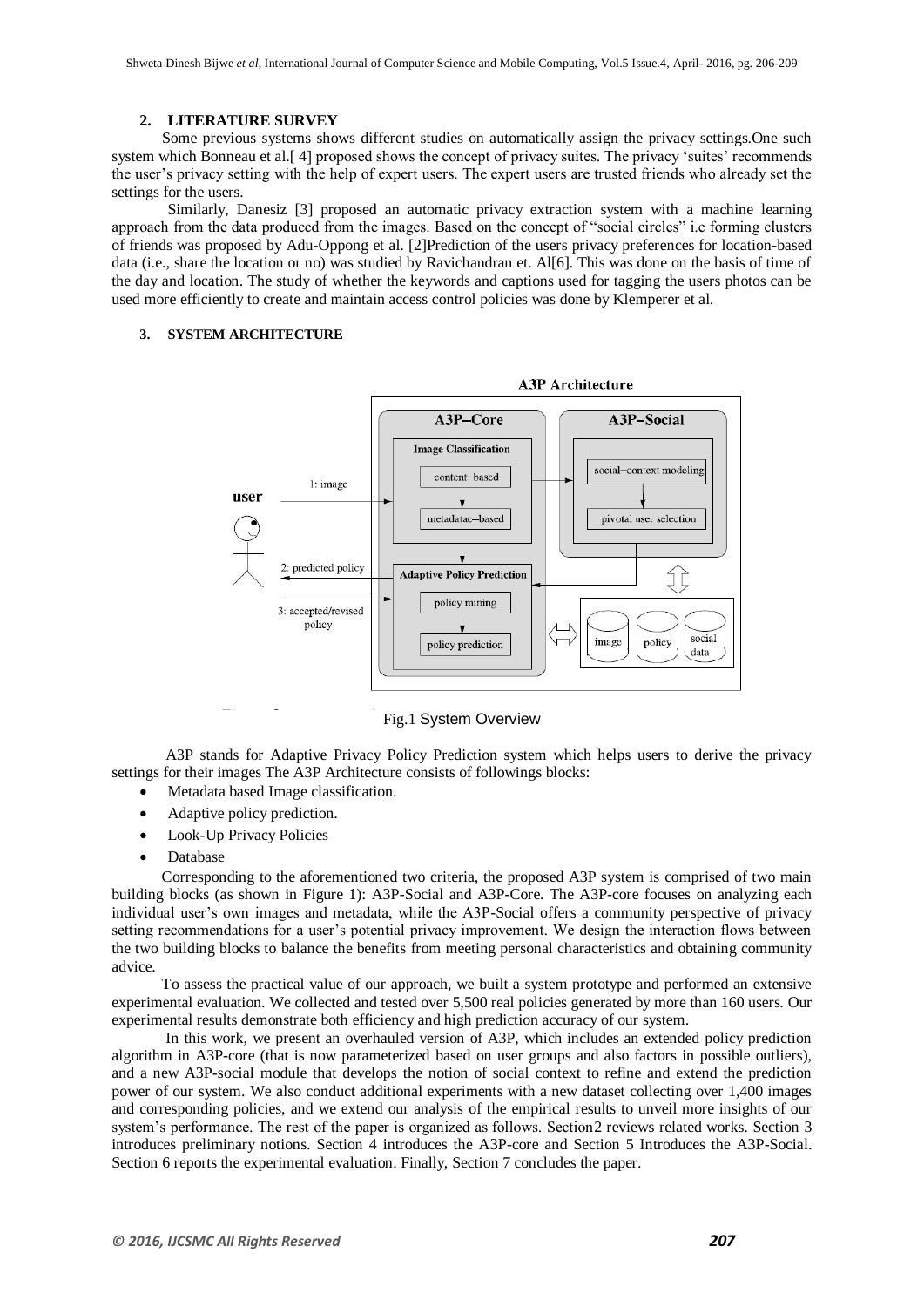### **3.1. A3P Core**

The A3P Core consist of two major blocks of the framework.

- Content- based Image Classification
- Adaptive Policy Prediction

 Adopting a two-stage approach is more suitable for policy recommendation than applying the common one-stage data mining approaches to mine both image features and policies together. Recall that when a user uploads a new image, the user is waiting for a recommended policy. The two-stage approach allows the system to employ the first stage (i.e., the image classification) to classify the new image and find the candidate sets of images for the subsequent policy recommendation. As for the one-stage mining approach, it would not be able to locate the right class of the new image because its classification criteria needs both image features and policies whereas the policies of the new image are not available yet. Moreover, combining both image features and policies into a single classifier would lead to a system which is very dependent to the specific syntax of the policy. If a change in the supported policies were to be introduced, the whole learning model would need to change.

#### **3.3.1. Content-Based Image Classification**

 Specifically, our classification algorithm compares image signatures defined based on quantified and sanitized version of Haar wavelet transformation. For each image, the wavelet transform encodes frequency and spatial information related to image color, size, invariant transform, shape,texture, symmetry, etc. Then, a small number of coefficients are selected to form the signature of the image. The content similarity among images is then determined by the distance among their image signatures. The average accuracy of our classifier is above 94%.

 Having verified the accuracy of the classifier, we now discuss how it is used in the context of the A3P core. When a user uploads an image, it is handled as an input query image. The signature of the newly uploaded image is compared with the signatures of images in the current image database. To determine the class of the uploaded image, we find its first "m" closest matches. The class of the uploaded image is then calculated as the class to which majority of the "m" images belong. If no predominant class is found, a new class is created for the image. Later on, if the predicted policy for this new image turns out correct, the image will be inserted into the corresponding image category in our image database, to help refine future policy prediction. In our current prototype, 'm' is set to 25 which is obtained using a small training dataset.

#### **3.3.2. Adaptive Policy Prediction**

 The policy prediction algorithm provides a predicted policy of a newly uploaded image to the user for his/her reference. More importantly, the predicted policy will reflect the possible changes of a user's privacy concerns. The prediction process consists of three main phases:

- Policy normalization
- Policy mining
- Policy prediction

**Policy normalization:** The policy normalization is a simple decomposition process to convert a user policy into a set of atomic rules in which the data (D) component is a single-element set.

**Policy mining**: Policy mining is carried out within the same category of the new image because images in the same category are more likely under the similar level of privacy protection. The basic idea of the hierarchical mining is to follow a natural order in which a user defines a policy.

#### **Steps of policy mining**

**Step 1**: This process apply association rule mining on the subject components of the policies of the new image. With the association rule mining we select the best rules according to one of the interestingness measure i.e., support and confidence which gives the most popular subjects in policies.

**Step 2**: This process apply association rule mining on the action components. Similar to the first step we will select the best rules which will give most popular combinations of action in policies.

**Step 3**: This process mine the condition component in each policy set. The best rules are selected which gives us a set of attributes which often appear in policies.

**Policy Prediction:** The policy mining phase may give us many policies but our system needs to show the best one to the user. Thus, this approach is used to choose the best policy for the user by obtaining the strictness level. The Strictness level decides how "strict" a policy is by returning an integer value. This value should be